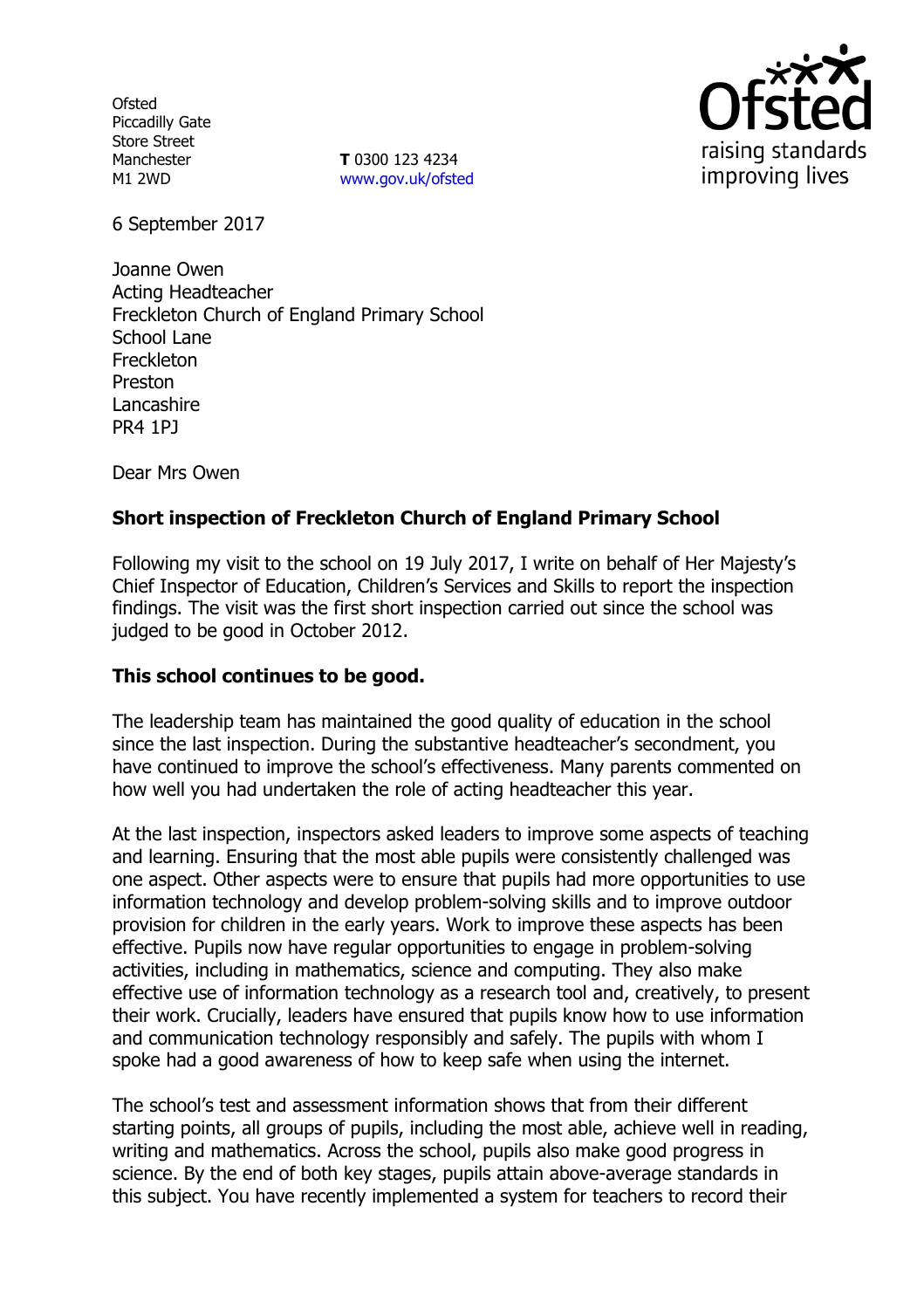

assessments of pupils' standards in other subjects. This is providing subject leaders, some of who are new to this role, with a useful insight into the quality of teaching and learning in their subjects. It is also ensuring that senior leaders and governors now have essential information about how well pupils are achieving across the curriculum. Teachers' assessments show that pupils are achieving well.

I was not able to observe outdoor provision in the early years. However, other evidence, including a recent review of the school's early years provision by the local authority, reflects the improvements that have occurred. Children now have regular opportunities to learn outdoors. The new forest school environment further enhances the outdoor provision. Children in the early years continue to make good progress and attain above-average standards by the end of Reception.

The strong commitment to Christian values is a palpable feature of the school's ethos and culture. Pupils have a secure appreciation of these values. Most consider that behaviour is good and that bullying is rare. Pupils were clear that they feel safe in school, with one commenting, 'We're like a family here. If we are sad we tell our teachers and they will look after us.' Pupils say that they like school. They said that they particularly enjoy the regular opportunities to learn outdoors. Many spoke enthusiastically about the 'empty classroom' day and how teachers planned really exciting outdoor lessons for the whole day.

Governors bring a range of experience to their role. They have undertaken training to increase their efficiency and effectiveness and regularly question leaders about pupils' achievement. Governors check the impact that school spending is having on improving the outcomes of key groups, such as disadvantaged pupils and those who have special educational needs and/or disabilities. They have a good understanding of the school's strengths in promoting pupils' achievement. However, governors are less clear about how the school promotes pupils' understanding of fundamental British values and how it ensures that pupils are well prepared for life in modern Britain.

Most parents expressed very positive views about the school. Many used words such as 'brilliant', 'fantastic' and 'great' to describe their experiences. Several parents who had recently moved their children to the school talked about the tremendous difference this had made to their children's confidence, happiness and academic progress. A number of parents of pupils who have special educational needs and/or disabilities were also full of praise for how the school is supporting and meeting their children's needs.

## **Safeguarding is effective.**

The school has appropriate systems to keep pupils safe. There is a thorough system to check that all staff are suitable people to work with children. Child protection training for staff is up to date. The school's records show that staff are vigilant in reporting any inappropriate behaviour or concerns they might have about pupils' safety or well-being. Documents pertaining to communications with professional bodies about child-protection matters are detailed.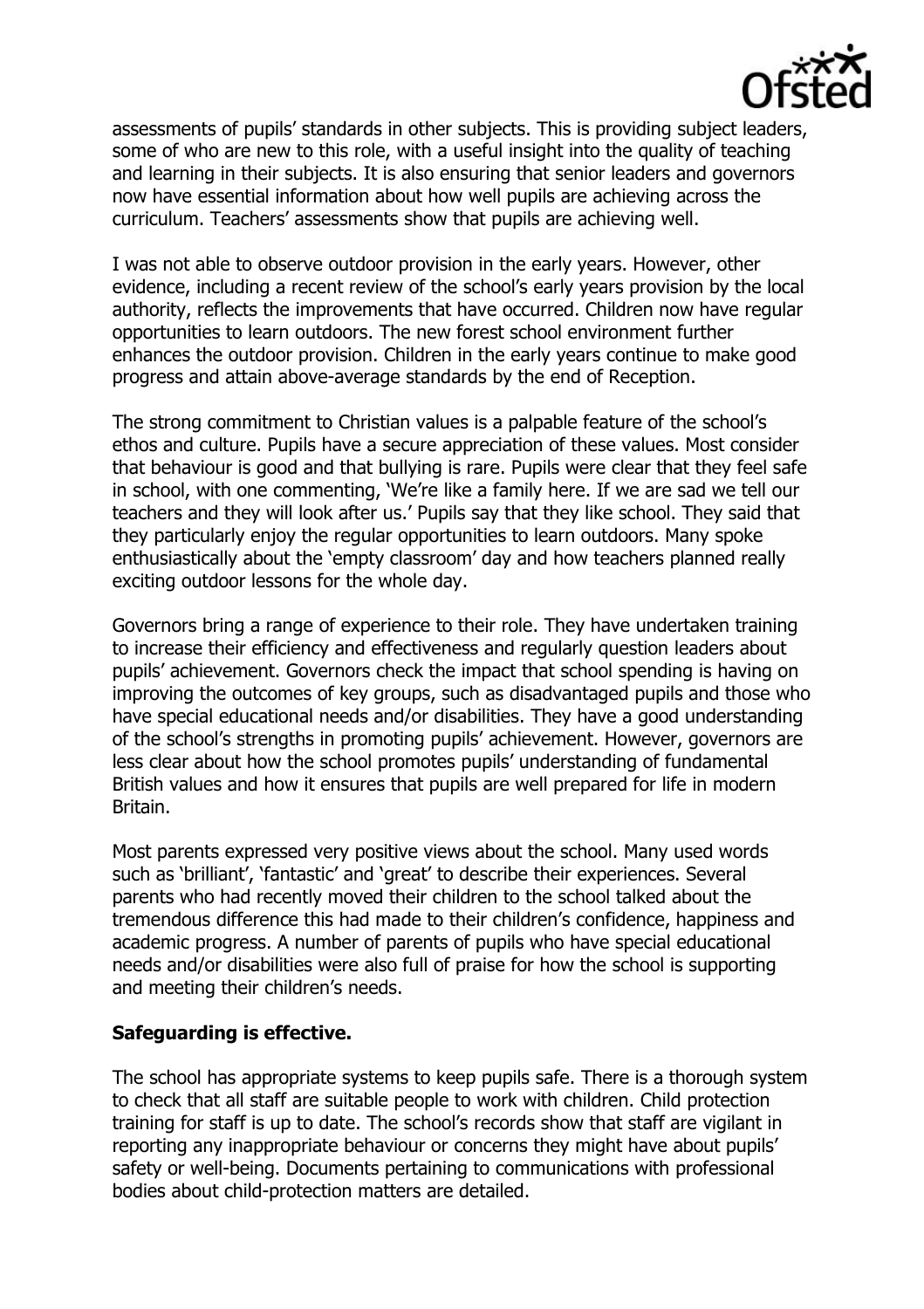Parents' response to the online survey question about their children's safety was overwhelmingly positive. Their response to the question about bullying was more variable, however. I had identified a line of enquiry about the school's work to prevent and deal with bullying. This was because the school's anti-bullying policy suggested that some aspects of the school's approach to bullying were not robust and that parents were not routinely informed about bullying incidents. You explained that the anti-bullying policy is scheduled to be updated. Importantly, you were able to demonstrate the school's rigorous response to the rare incidents of bullying that occur. In terms of the school's work to prevent bullying, the pupils I spoke to understand how it can take different forms. They know what to do if they experience bullying or see it happening to someone else. These pupils, and the vast majority who responded to the pupil survey, expressed confidence in the school's ability to resolve any problems. One parent specifically stated that the school's approach has improved this year.

# **Inspection findings**

- There is a clear and established expectation that pupils will attend school regularly, and the vast majority do. Over the last two years, however, the attendance of pupils who have special educational needs and/or disabilities has been low. Last year this was also the case for some disadvantaged pupils. The school's attendance data for this year shows a significantly improved picture for pupils in both of these groups. Most now have rates of attendance that are at least in line with the national average. A very small number of pupils have belowaverage attendance. However, legitimate medical reasons account for this. The work of the family learning mentor in supporting pupils and their families has made a notable contribution to the improvements in pupils' attendance.
- A focus this year has been to improve writing at greater depth at key stage 2. The success of this work is evident in the increased proportion of Year 6 pupils assessed as working at greater depth in their writing this year. Across the school, pupils' books show that writing skills are developed very well in literacy lessons and a number of other subjects. Teachers are especially effective in providing meaningful opportunities for pupils to practise different types of writing in religious education (RE) lessons. The quality of writing in pupils' RE books shows that teachers expect pupils to apply the same care and attention to their writing as in literacy lessons. This was also evident in some pupils' science books. The depth of pupils' writing in topic books was more variable.
- $\blacksquare$  A key line of enquiry for the inspection was the extent to which the curriculum covers diversity and promotes fundamental British values. Christian values have a high profile throughout the school and contribute well to pupils' spiritual, moral, social and cultural development. However, this is not the case in relation to British values, with which pupils are unfamiliar. In discussions with pupils it was clear that they understand the importance of valuing and respecting people's differences. Comments such as 'Don't judge people by their looks because everyone is the same on the inside' and 'Be friends with someone for who they are not what they have or look like' demonstrated this well. Other work, such as debates about moral and social issues, an assembly about stereotypes, voting for school council members and visits, such as to the Houses of Parliament, develop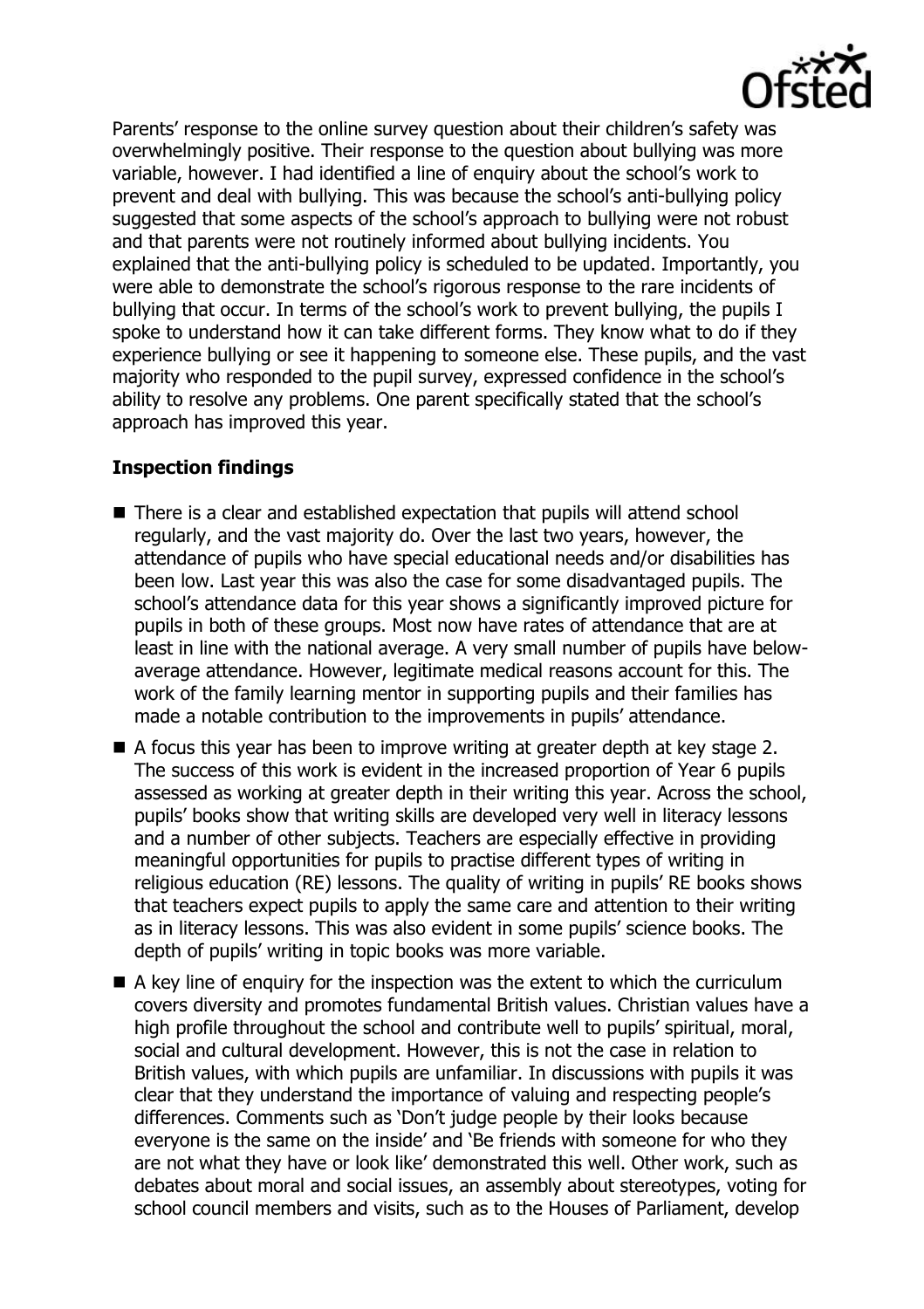

pupils' awareness of the principles of British values. Nevertheless, there is little evidence that British values are taught explicitly or explored in depth.

**Pupils'** appreciation of religious and cultural diversity is developed well within the curriculum. Visits to various places of worship, and the good range of books and resources about different religions, enhance pupils' understanding of this aspect of British values. Work in the arts and humanities adds to pupils' understanding. However, other aspects of diversity are less well developed within the curriculum. In history and art, for example, classroom displays are heavily focused on the contribution of men in these fields. You were not able provide examples of work or planning that showed a more balanced view of the contribution of men and women in these subjects throughout the year. In one year group pupils had completed some activities about equalities, including disability. However, this work did not make clear exactly what pupils had learned. There is very little evidence that pupils learn about different types of family and same-sex relationships. Displays, books and resources do not adequately reflect this aspect of diversity and equality.

## **Next steps for the school**

Leaders and those responsible for governance should ensure that:

- $\blacksquare$  the anti-bullying policy is updated to reflect the school's practice in preventing and dealing with bullying and communicating with parents about this matter
- $\blacksquare$  the curriculum enables pupils to develop a more explicit understanding of fundamental British values and the full range of diversity in modern Britain
- work under way to develop the role of subject leaders incorporates the aspects of curriculum development regarding fundamental British values, diversity and equalities identified by this inspection.

I am copying this letter to the chair of the governing body, the director of education for the diocese of Blackburn, the regional schools commissioner and the director of children's services for Lancashire. This letter will be published on the Ofsted website.

Yours sincerely

Margot D'Arcy **Ofsted Inspector**

## **Information about the inspection**

During the inspection I met with you and your acting deputy headteacher to discuss leaders' evaluations of the school's work and priorities for improvement. Later in the day, the substantive headteacher joined some of our meetings. I met with six governors and had a telephone discussion with a representative from Lancashire local authority. You and I observed pupils' learning and behaviour in a sample of